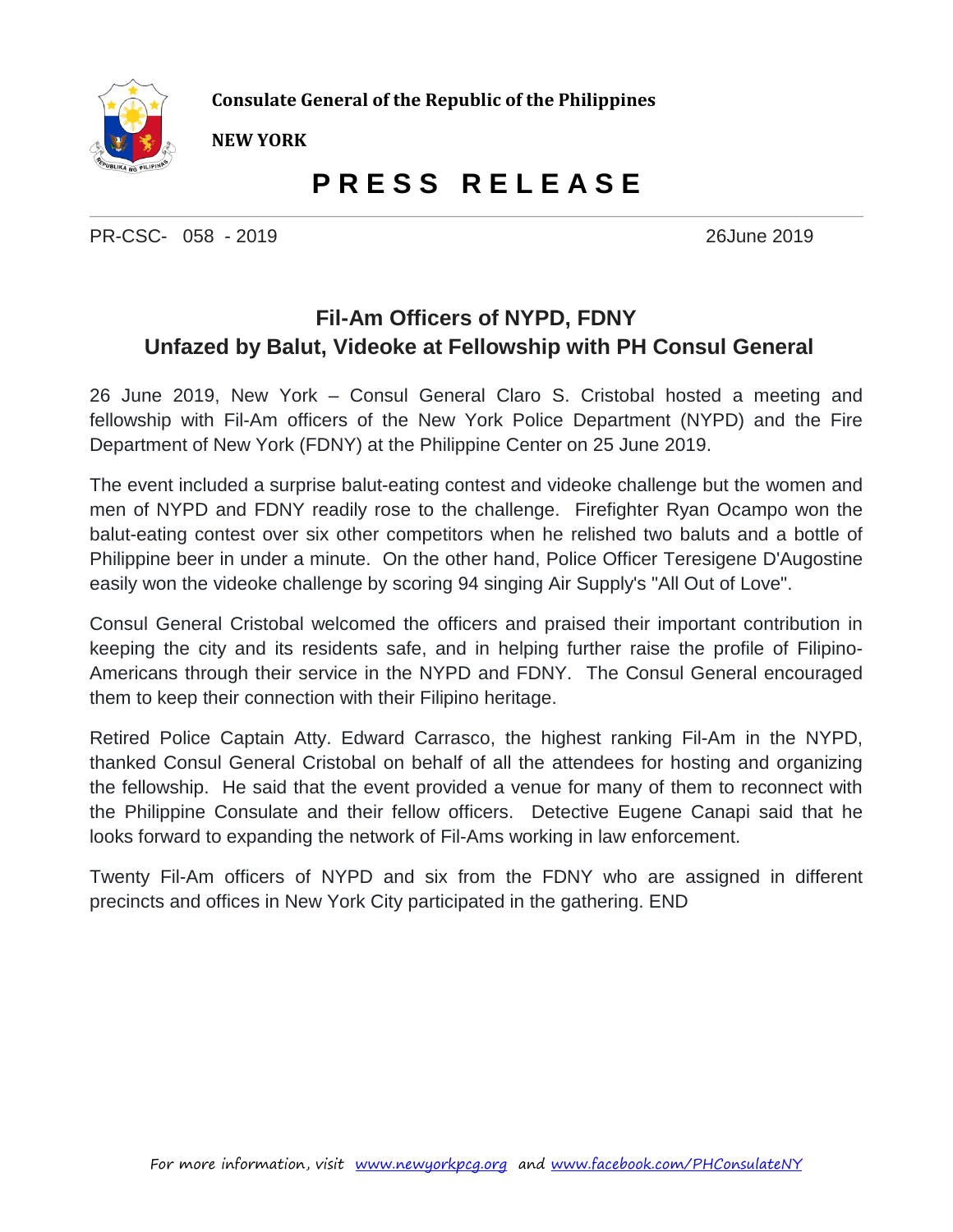

Consul General Claro S. Cristobal (front row, 7th from the left) with Fil-Am officers of the NYPD and FDNY at a fellowship held at the Philippine Center on 25 June 2019. Also present are officers of the Consulate, Department of Tourism, and Philippine Center.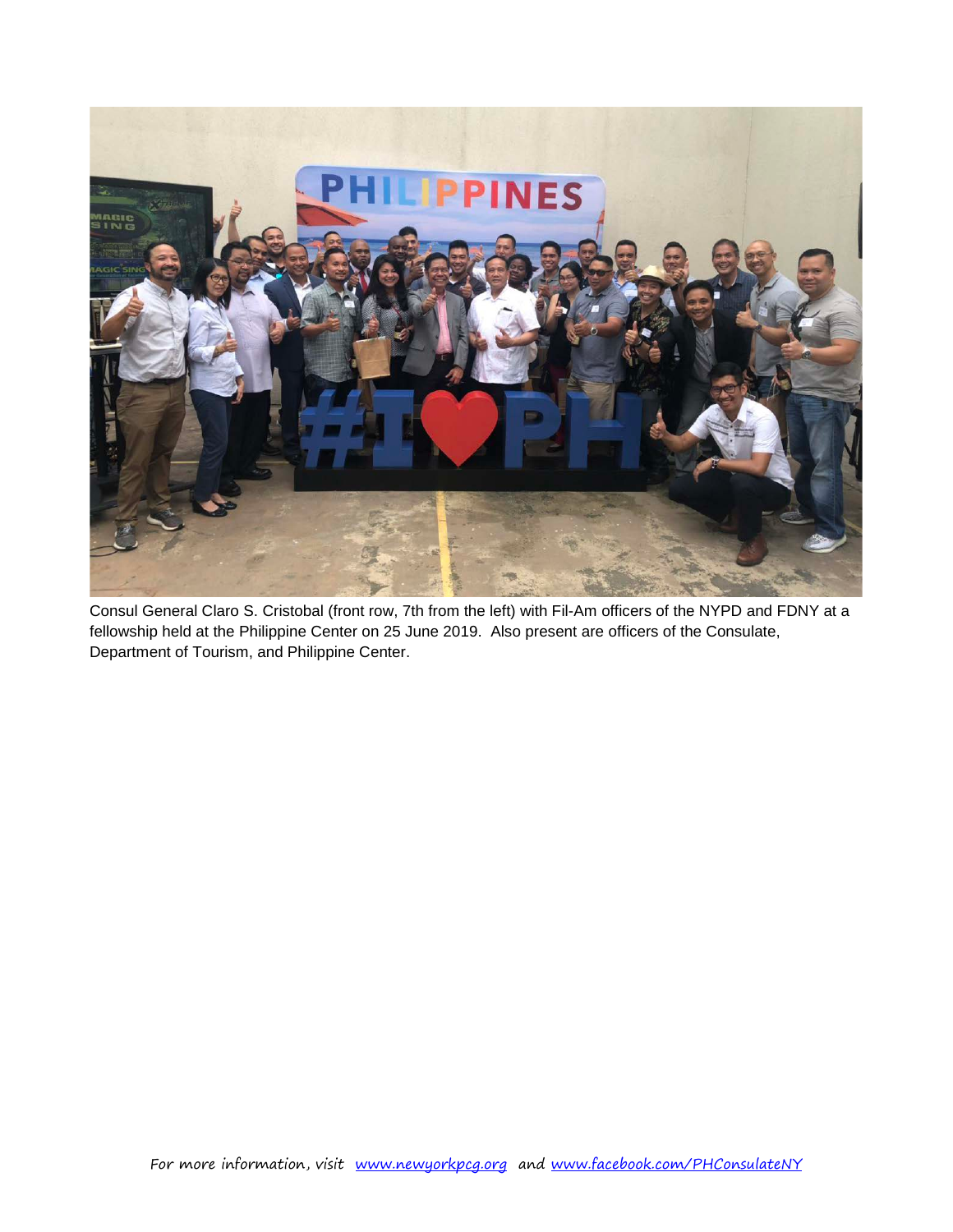

Fil-Am officers of NYPD and FDNY joined the balut-eating contest, downing two baluts with a bottle of Philippine beer.